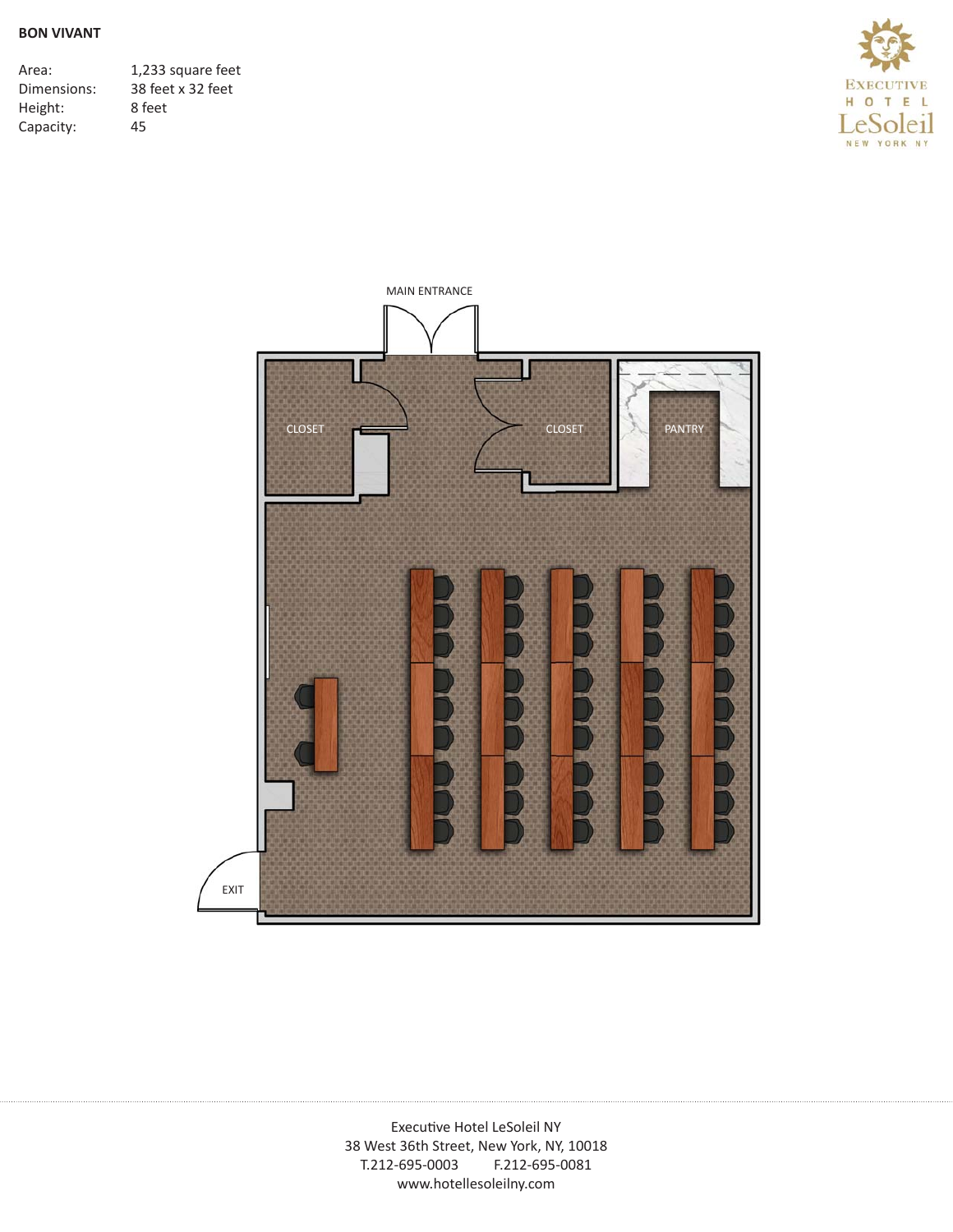| Area:       | 1,233 square feet |
|-------------|-------------------|
| Dimensions: | 38 feet x 32 feet |
| Height:     | 8 feet            |
| Capacity:   | 40                |



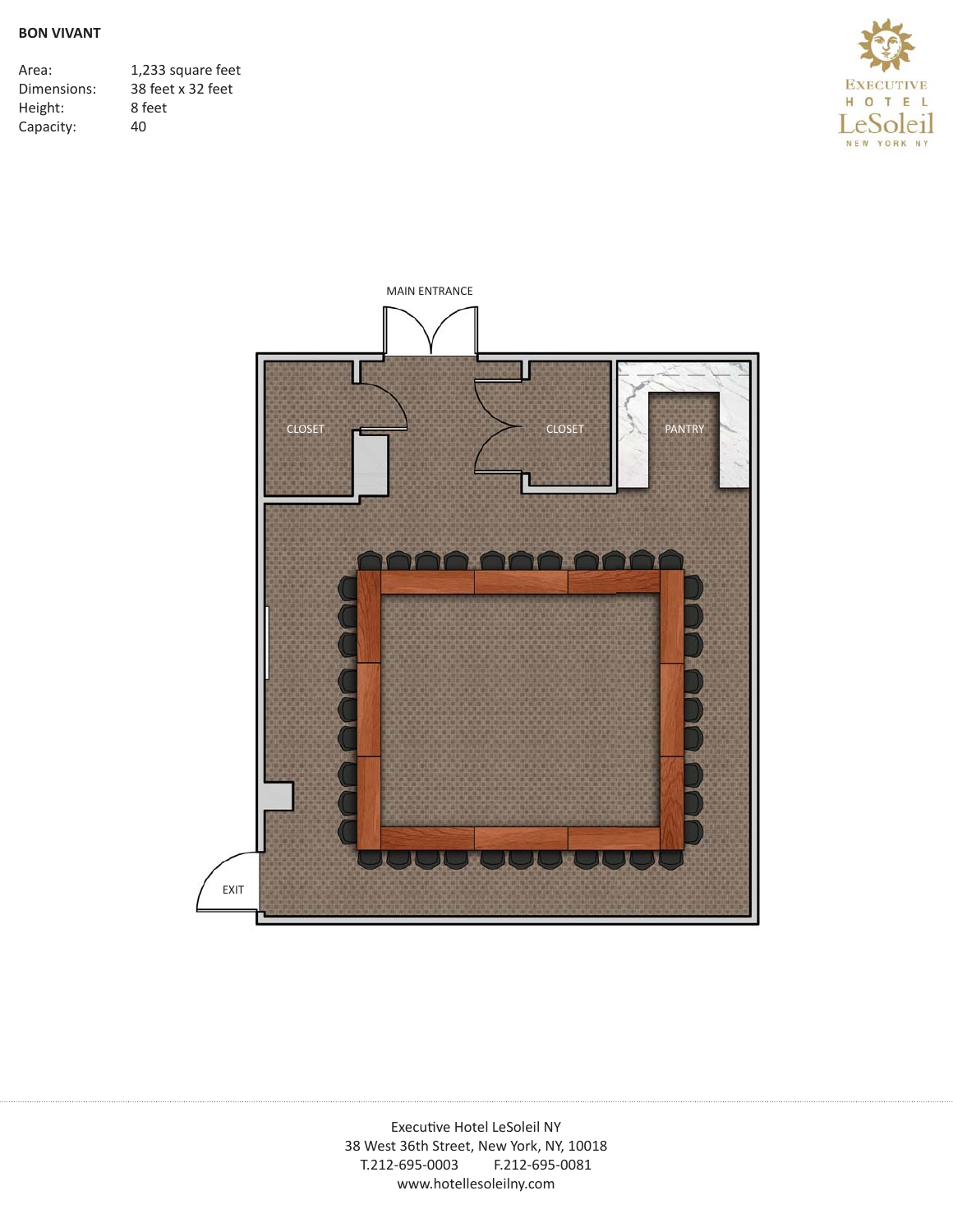| Area:       | 1,233 square feet |
|-------------|-------------------|
| Dimensions: | 38 feet x 32 feet |
| Height:     | 8 feet            |
| Capacity:   | 64                |



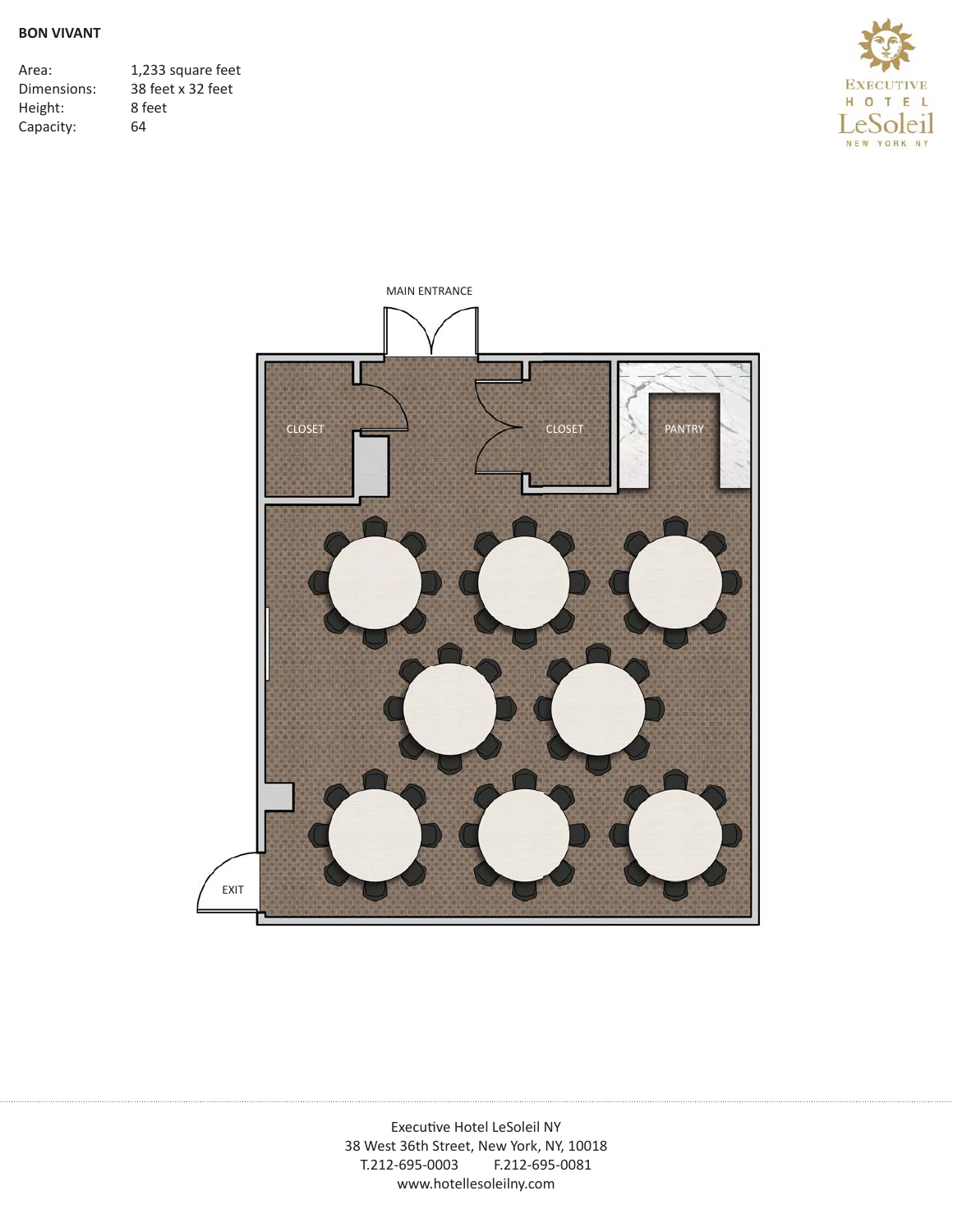| Area:       | 1,233 square feet |
|-------------|-------------------|
| Dimensions: | 38 feet x 32 feet |
| Height:     | 8 feet            |
| Capacity:   | 80                |



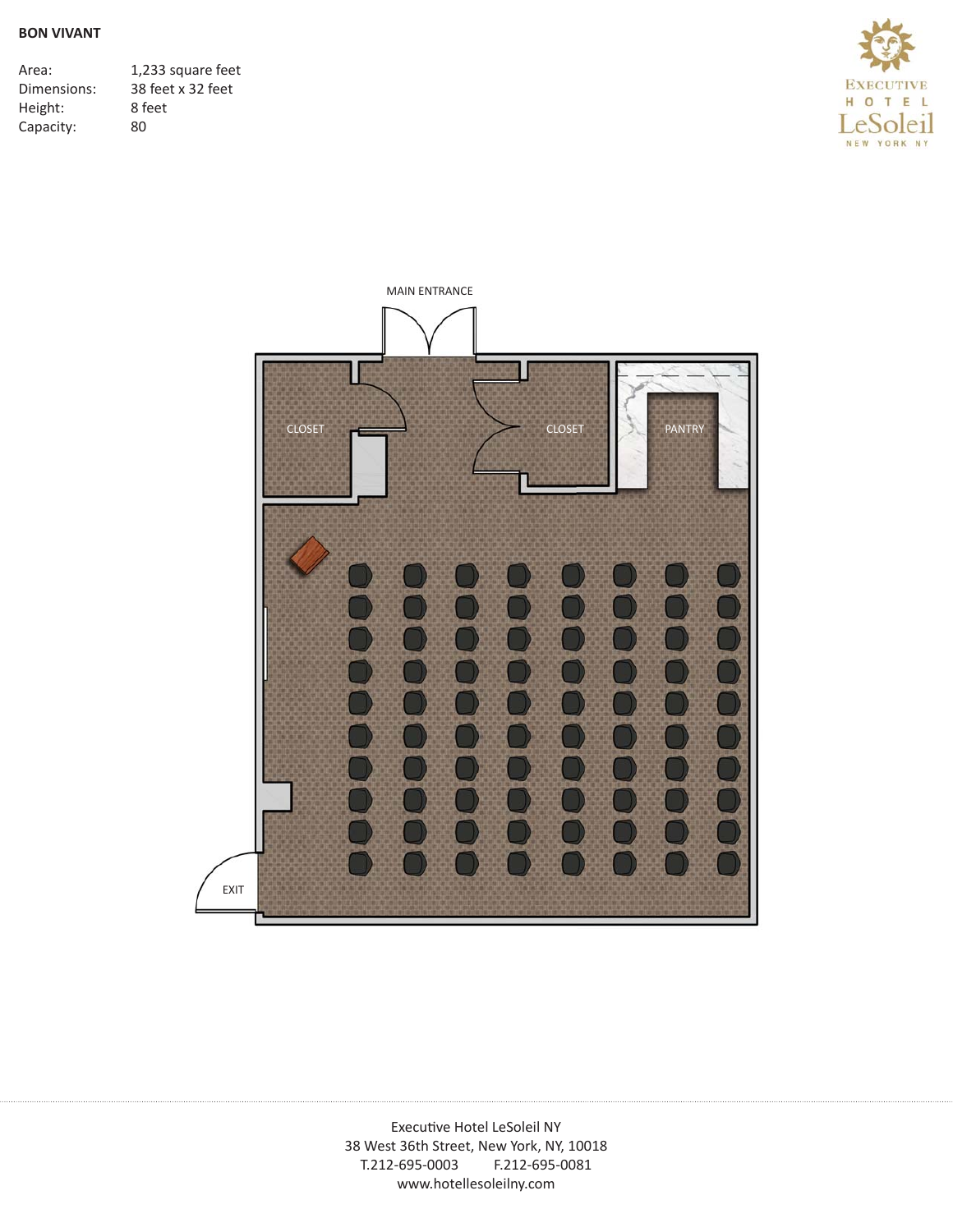| Area:       | 1,233 square feet |
|-------------|-------------------|
| Dimensions: | 38 feet x 32 feet |
| Height:     | 8 feet            |
| Capacity:   | 35                |